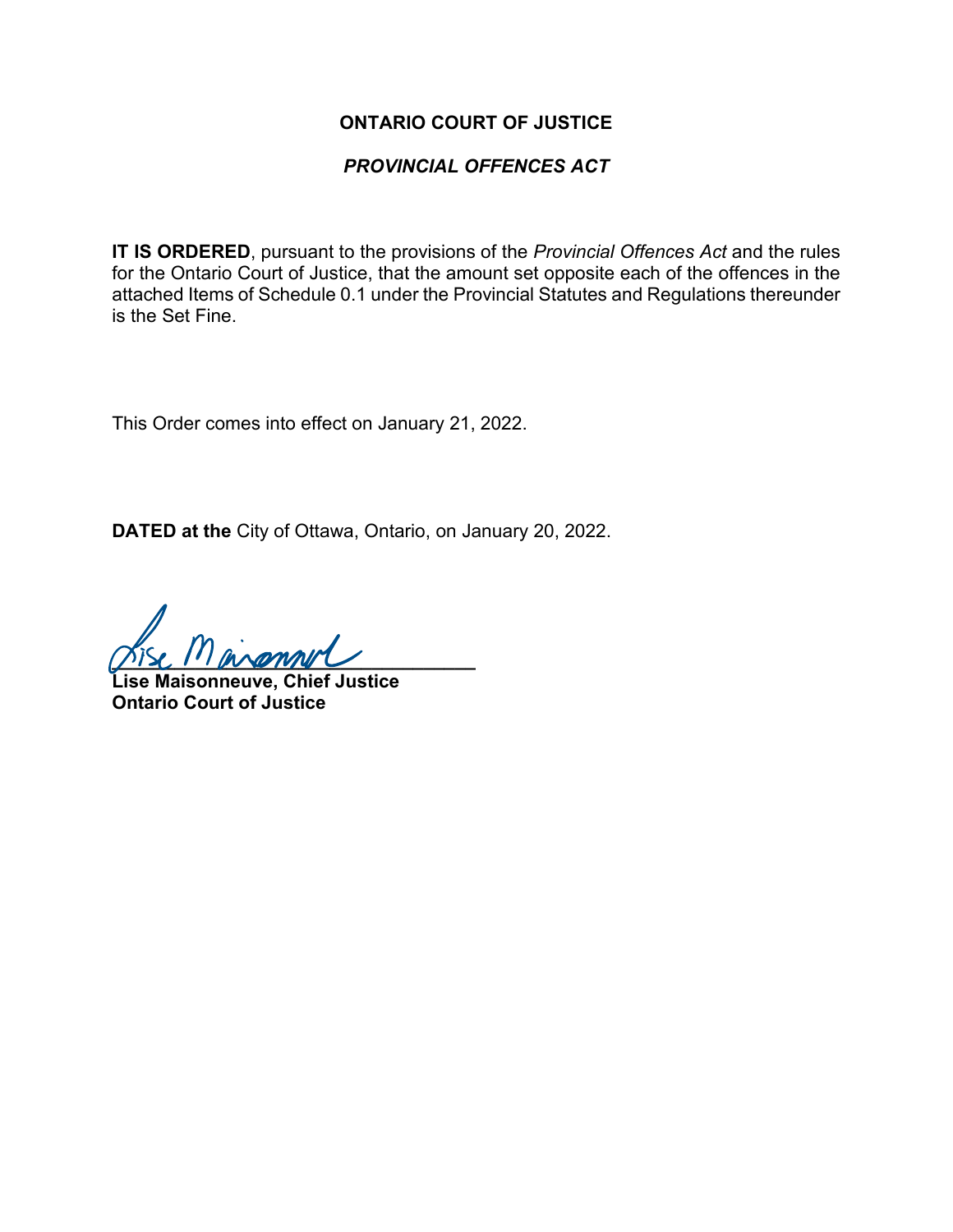## Ontario Court of Justice Last Updated: January 21, 2022

# **SCHEDULE 0.1**

# *Aggregate Resources Act*

| Item | <b>Offence</b>                                                                        | <b>Section</b>      | <b>Set Fine</b> |
|------|---------------------------------------------------------------------------------------|---------------------|-----------------|
| 1.   | Operate pit or quarry in designated part of<br>Ontario without licence                | subsection 7 (1)    | \$750           |
|      | Item 2: Revoked: O. Reg. 815/21, s. 1                                                 |                     |                 |
| 3.   | Licensee - fail to pay annual licence fee<br>as required                              | subsection 14 (1)   | \$300           |
| 4.   | Licensee - fail to make return showing<br>quantity of material removed as required    | section 14.1        | \$300           |
| 5.   | Licensee - operate pit or quarry not in<br>accordance with Act                        | section 15          | \$500           |
| 6.   | Licensee — operate pit or quarry not in<br>accordance with regulations                | section 15          | \$500           |
| 7.   | Licensee - operate pit or quarry not in<br>accordance with site plan                  | section 15          | \$500           |
| 8.   | Licensee - operate pit or quarry not in<br>accordance with licence conditions         | section 15          | \$500           |
| 9.   | Licensee - fail to submit annual<br>compliance report to Minister as required         | subsection 15.1 (1) | \$300           |
|      | Item 10: Revoked: O. Reg. 815/21, s. 1                                                |                     |                 |
| 11.  | Licensee - fail to retain copy of annual<br>compliance report as required             | subsection 15.1 (3) | \$300           |
| 12.  | Licensee - fail to take steps required to<br>remedy contravention                     | clause 15.1 (5) (a) | \$500           |
|      | Item 13: Revoked: O. Reg. 815/21, s. 1                                                |                     |                 |
|      | Item 14: Revoked: O. Reg. 815/21, s. 1                                                |                     |                 |
| 15.  | Wayside permittee - operate pit or quarry<br>not in accordance with Act               | section 29          | \$500           |
| 16.  | Wayside permittee - operate pit or quarry<br>not in accordance with regulations       | section 29          | \$500           |
| 17.  | Wayside permittee — operate pit or quarry<br>not in accordance with site plan         | section 29          | \$500           |
| 18.  | Wayside permittee — operate pit or quarry<br>not in accordance with permit conditions | section 29          | \$500           |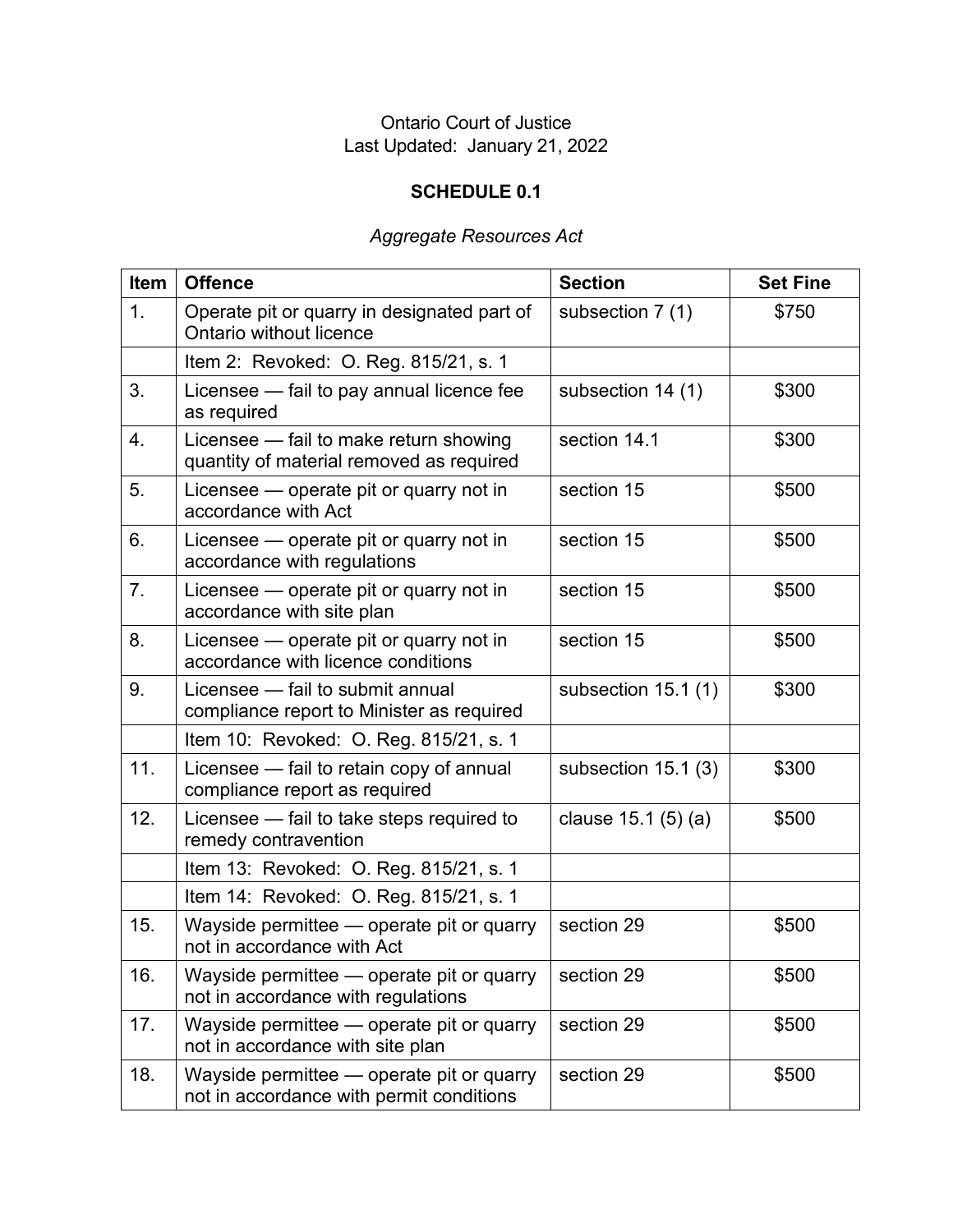| 19.  | Wayside permittee - fail to pay fee as<br>required                                                                                              | subsection 31.1 (1) | \$300 |
|------|-------------------------------------------------------------------------------------------------------------------------------------------------|---------------------|-------|
| 20.  | Operate pit or quarry without permit —<br>excavate aggregate or topsoil on land the<br>surface rights of which are the property of<br>the Crown | clause $34(1)(a)$   | \$750 |
| 20.1 | Operate pit or quarry without permit -<br>excavate aggregate or topsoil that is<br>property of the Crown from land under<br>water               | clause 34 (1) (b)   | \$750 |
| 20.2 | Operate pit or quarry without permit —<br>excavate aggregate or topsoil that is<br>property of the Crown in part of Ontario not<br>designated   | clause $34(1)(c)$   | \$750 |
| 20.3 | Operate pit or quarry without permit —<br>excavate aggregate that is not property of<br>the Crown from land under water                         | clause 34 (1) (d)   | \$750 |
| 21.  | Exempted person — operate pit or quarry<br>not in accordance with regulations                                                                   | subsection 34 (8)   | \$500 |
| 22.  | Aggregate permittee - fail to pay annual<br>permit fee as required                                                                              | subsection 37.1 (1) | \$300 |
| 23.  | Aggregate permittee - operate not in<br>accordance with Act                                                                                     | section 40          | \$500 |
| 24.  | Aggregate permittee — operate not in<br>accordance with regulations                                                                             | section 40          | \$500 |
| 25.  | Aggregate permittee - operate not in<br>accordance with site plan                                                                               | section 40          | \$500 |
| 26.  | Aggregate permittee - operate not in<br>accordance with permit conditions                                                                       | section 40          | \$500 |
| 27.  | Aggregate permittee - fail to submit<br>annual compliance report as required                                                                    | subsection 40.1 (1) | \$300 |
|      | Item 28: Revoked: O. Reg. 815/21, s. 1                                                                                                          |                     |       |
| 29.  | Aggregate permittee - fail to retain copy<br>of annual compliance report as required                                                            | subsection 40.1 (3) | \$300 |
| 30.  | Aggregate permittee — fail to take steps<br>required to remedy contravention                                                                    | clause $40.1(5)(a)$ | \$500 |
| 31.  | Aggregate permittee - fail to make return<br>showing quantity of material removed as<br>required                                                | subsection 46 (2)   | \$300 |
| 32.  | Aggregate permittee - fail to pay royalty<br>as required                                                                                        | subsection 46 (2.1) | \$300 |